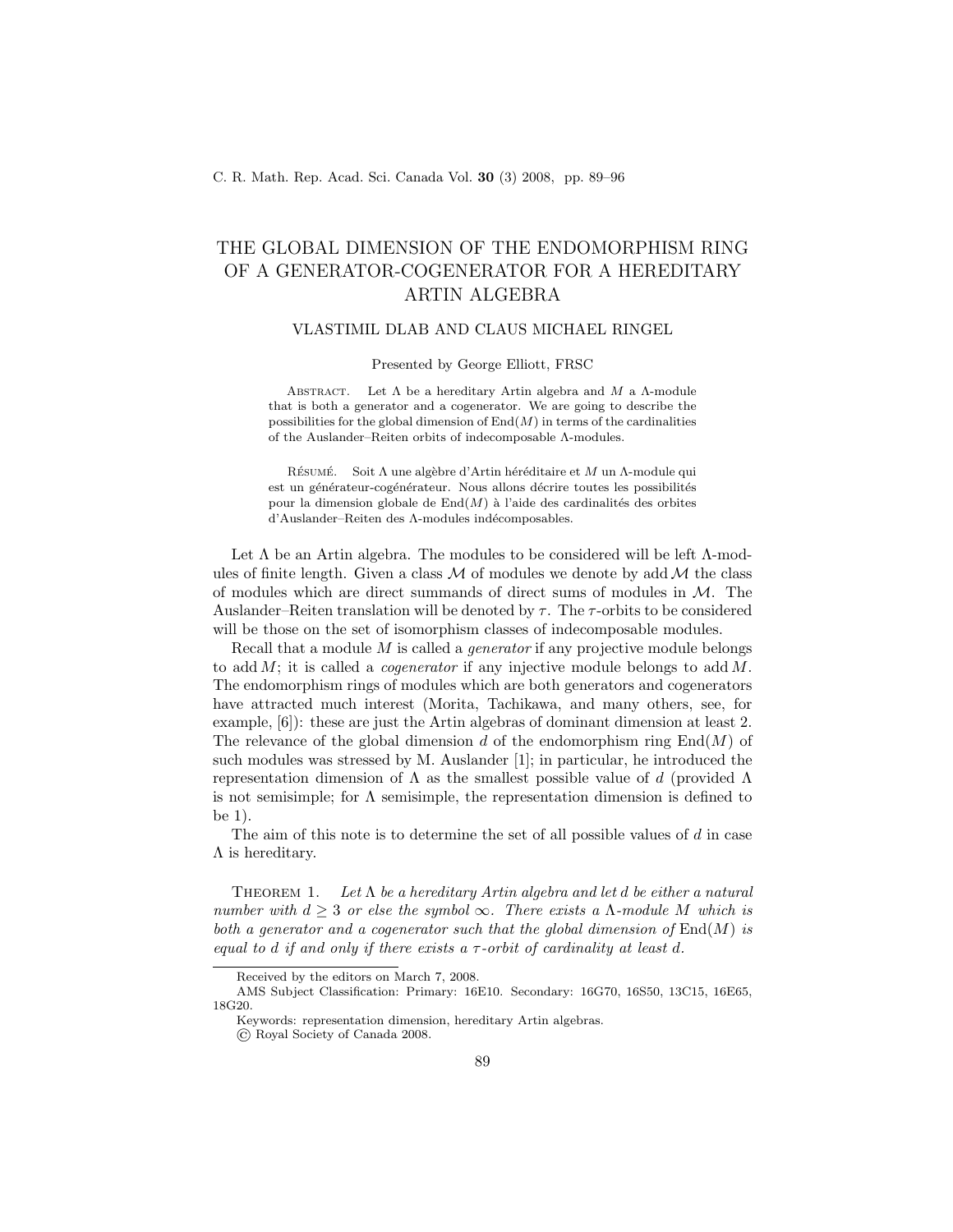REMARK. Recall that Auslander has shown that  $\Lambda$  is representation-finite if and only if its representation dimension is at most 2. Thus, a representation-infinite Artin algebra has no generator-cogenerator such that the global dimension of End(M) is equal to 2, but it has  $\tau$ -orbits of cardinality at least 2. This shows that the assumption  $d \geq 3$  cannot be omitted.

We will use the following criterion due to Auslander. Given modules M and X, denote by  $\Omega_M(X)$  the kernel of a minimal right add M-approximation  $g_{MX}: M' \to X$  (this means that M' belongs to add M, that any map  $M \to X$ factors through  $g_{MX}$ , and that  $g_{MX}$  is a right minimal map). We will always assume that M is a generator. Then any map  $g_{MX}$  is surjective, and  $\Omega_M(X) = 0$ if and only if X belongs to add M. Define inductively  $\Omega_M^i(X)$  by  $\Omega_M^0(X) = X$ , and  $\Omega_M^{i+1}(X) = \Omega_M(\Omega_M^i(X))$ . By definition, the *M*-dimension *M*-dim *X* of *X* is the minimal value *i* such that  $\Omega^i_M(X)$  belongs to add M (and is  $\infty$  if no  $\Omega^i_M(X)$ ) belongs to add  $M$ ).

LEMMA 1 (Auslander). Let  $\Lambda$  be an Artin algebra. Let M be a generator and a cogenerator and  $d \geq 2$ . The global dimension of End(M) is less than or equal to d if and only if M-dim  $X \leq d-2$  for any indecomposable  $\Lambda$ -module X.

PROOF. See [3,4], both being based on [1].  $\Box$ 

PROPOSITION 1. Let  $\Lambda$  be a hereditary Artin algebra and let  $d \geq 2$ . Let M be a Λ-module which is both a generator and a cogenerator. Assume that one of the following conditions is satisfied:

- $(i)$  $\tau^{d-2}N = 0$  for any indecomposable non-injective module N in add M;
- $(ii)$  $\tau^{d-1}X = 0$  for any indecomposable module X which does not belong to add M.

Then the global dimension of  $\text{End}(M)$  is at most d.

PROOF. We must show that the M-dimension of any indecomposable module X is at most  $d-2$ . If X belongs to add M, then its M-dimension is zero. Thus we only consider indecomposable modules  $X$  which do not belong to add  $M$ . In particular,  $X$  is not injective.

CASE (1). We assume that  $\tau^{d-2}N = 0$  for any indecomposable non-injective direct summand N of M. Here, we can assume that  $d > 3$ . For, if  $d = 2$ , then any indecomposable module in  $\text{add } M$  is injective, thus all projective modules are injective. But a hereditary algebra with this property is semisimple, thus also  $\text{End}(M)$  is semisimple.

There is a non-split exact sequence  $0 \to \Omega_M(X) \to \bigoplus M_i \to X \to 0$  with indecomposable direct summands  $M_i$  of M. Note that none of the modules  $M_i$ is injective, since  $Hom(M_i, X) \neq 0$  and X is not injective.

By assumption, all the modules  $M_i$  are preprojective. We will use the predecessor relation on the set of (isomorphism classes of) indecomposable preprojective modules (if  $Z, Z'$  are indecomposable preprojective modules, then  $Z'$  is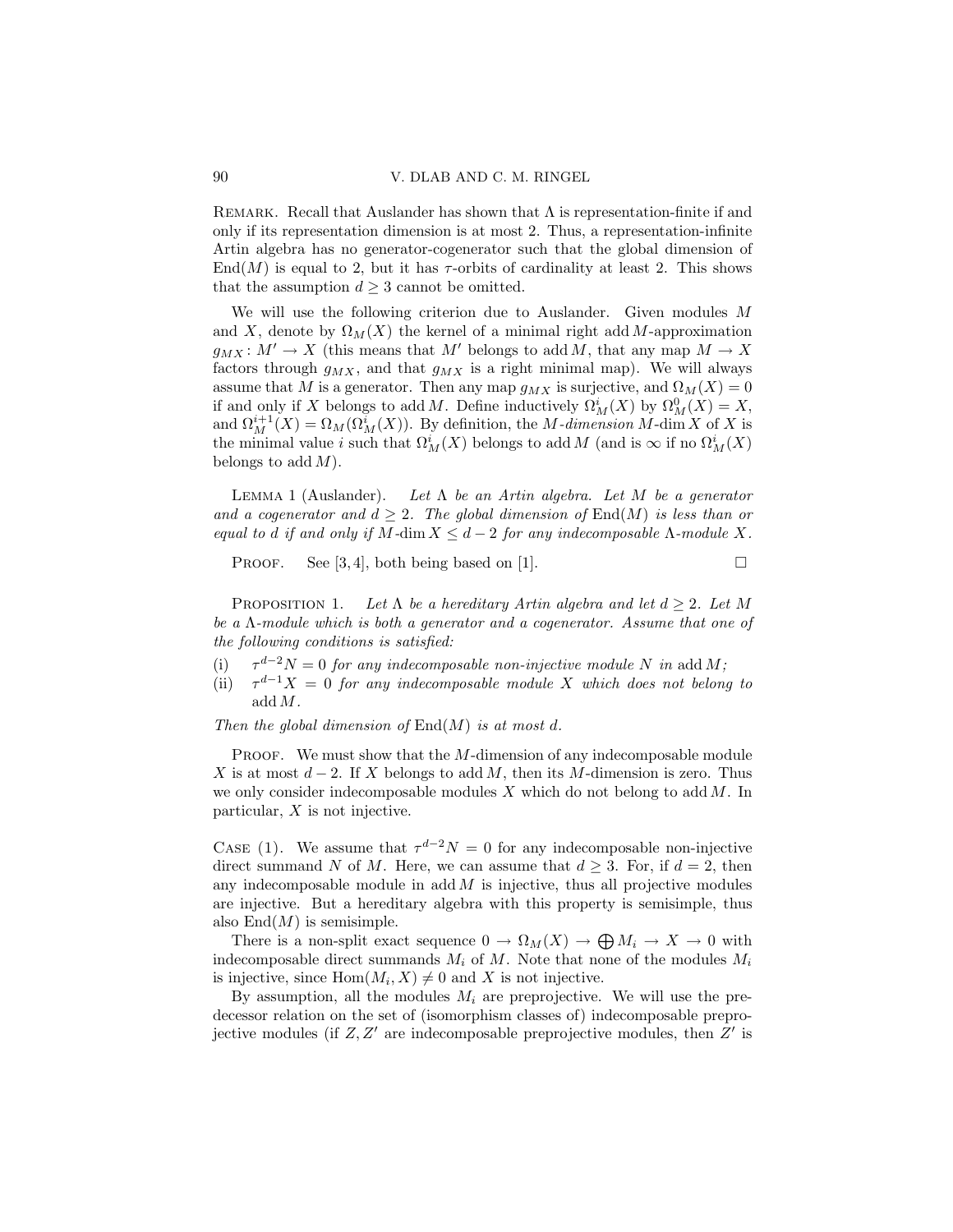said to be a predecessor of  $Z$  provided there is a path from  $Z'$  to  $Z$  in the Auslander–Reiten quiver of  $\Lambda$ ).

If X' is an indecomposable direct summand of  $\Omega_M(X)$ , then X' is a predecessor of some  $M_i$ . By induction, we claim that any indecomposable direct summand Y of some  $\Omega_M^t(X)$  is a predecessor of a non-zero module of the form  $\tau^{t-1}M_i$  for some i. The case  $t=1$  has just been shown. Now assume the assertion is true for some t. Write  $\Omega_M^t(X) = \bigoplus Z_j$  with indecomposable modules  $Z_j$ . Let Y be an indecomposable direct summand of

$$
\Omega^{t+1}_M(X)=\Omega_M(\Omega^t_M(X))=\Omega_M(\bigoplus Z_j)=\bigoplus \Omega_M(Z_j)
$$

There is some j such that Y is a direct summand of  $\Omega_M(Z_j)$ . Note that  $Z_j$  does not belong to add M, since otherwise  $\Omega_M(Z_i) = 0$ . There is an exact sequence

$$
0 \to \Omega_M(Z_j) \to M' \stackrel{g}{\to} Z_j \to 0,
$$

(where  $g$  is a minimal right M-approximation) which is non-split, thus any indecomposable direct summand of  $\Omega_M(Z_j)$ , in particular Y, is a predecessor of  $\tau Z_j$ . By induction,  $Z_j$  is a predecessor of  $\tau^{t-1} M_i$  for some  $M_i$ . Since  $Z_j$  is not projective,  $\tau^{t-1} M_i$  too is not projective, thus  $\tau^t M_i \neq 0$ . Since  $Z_j$  is a predecessor of  $\tau^{t-1}M_i$ , it follows that  $\tau Z_j$  is a predecessor of the non-zero module  $\tau^t M_i$ . This completes the induction step.

For  $t = d-2$ , we see that any indecomposable direct summand of  $\Omega_M^{d-2}(X)$  is a predecessor of some  $\tau^{d-3}M_i$  with  $M_i$  an indecomposable non-injective direct summand of M. But these modules  $\tau^{d-3}M_i$  are projective, thus also  $\Omega_M^{d-2}(X)$ is projective and therefore in  $\text{add } M$ . This completes the proof in the first case.

CASE (2). Now we assume that  $\tau^{d-1}X = 0$  for any indecomposable  $\Lambda$ -module which does not belong to  $\text{add } M$ . We claim that any indecomposable direct summand Y of  $\Omega^t_M(X)$  is a predecessor of  $\tau^t X$ . The proof is by induction, the case  $t = 0$  being trivial. Thus, assume the condition is satisfied for some  $t$  and let Y' be an indecomposable direct summand of  $\Omega_M^{t+1}(X)$ . Write  $\Omega_M^t(X) = \bigoplus Z_j$ with indecomposable modules  $Z_j$ , thus  $\Omega_M^{t+1}(X) = \bigoplus \Omega_M(Z_j)$ . It follows that Y' is a direct summand of some  $\Omega_M(Z_j)$ , thus a predecessor of  $\tau Z_j$ . Since, by induction,  $Z_j$  is a predecessor of  $\tau^t X$ , we see that Y' is a predecessor of  $\tau^{t+1} X$ , as required.

For  $t = d - 2$ , we see that any indecomposable direct summand of  $\Omega_M^{d-2}(X)$ is a predecessor of  $\tau^{d-2}X$ . Since  $\tau^{d-1}X = 0$ , we know that  $\tau^{d-2}X$  is projective, thus also  $\Omega_M^{d-2}(X)$  is projective and therefore in add M. This completes the proof in the second case.  $\Box$ 

**Proof of Theorem 1** We first deal with the case where  $d$  is a natural number.

Let M be a generator-cogenerator with  $End(M)$  having global dimension d, and assume that all  $\tau$ -orbits are of cardinality at most  $d-1$ . We want to apply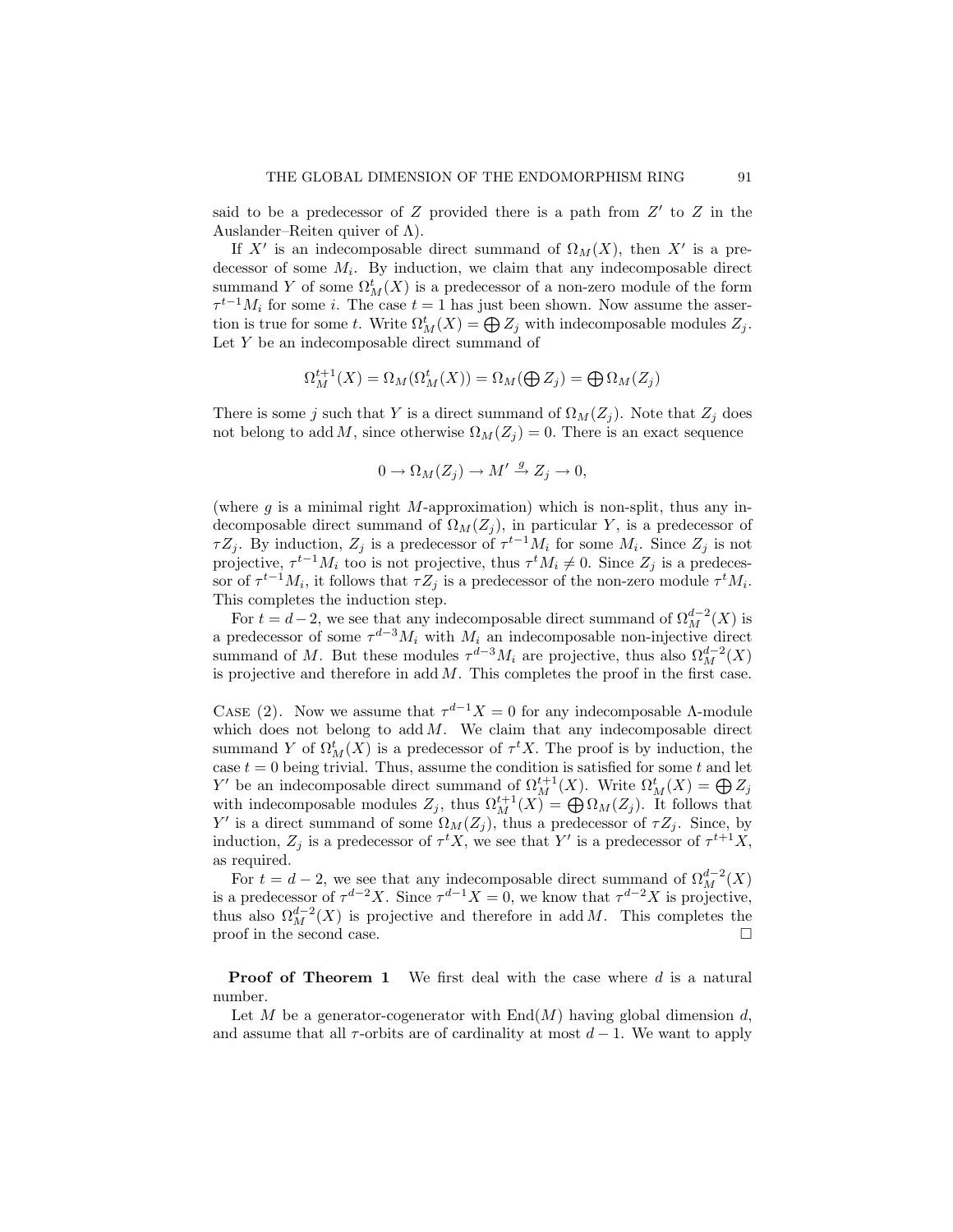Proposition 1 with d replaced by  $d-1$ . We show that the second assumption is valid. Let X be an indecomposable  $\Lambda$ -module which is not in add  $M$ . In particular, X is not injective, thus  $\tau^{-1}X$  is non-zero (and indecomposable). Since any  $\tau$ -orbit has cardinality at most  $d-1$ , we must have  $\tau^{d-2}X = 0$ , since otherwise the sequence of modules  $\tau^{-1}X, X, \ldots, \tau^{d-2}X$  provides d pairwise non-isomorphic indecomposable modules in a single  $\tau$ -orbit. According to Proposition 1, the global dimension of End $(M)$  is at most  $d-1$ , a contradiction.

The converse follows from the following construction.

PROPOSITION 2. Let  $\Lambda$  be a hereditary Artin algebra, and let  $d \geq 3$  be a natural number. Let Z be an indecomposable non-injective module such that  $\tau^{d-2}(Z)$  is simple and projective. Let

$$
0 \to \tau Z \to \bigoplus Y_j \to Z \to 0
$$

be the Auslander–Reiten sequence ending in Z, with indecomposable modules  $Y_i$ .

Let M be the class of all indecomposable  $\Lambda$  modules which are projective or injective or of the form  $\tau^i Y_j$  with  $0 \leq i \leq d-3$ . Let add  $\mathcal{M} = \text{add } M$ . Then the global dimension of  $\text{End}(M)$  is precisely d.

**PROOF.** In order to see that the global dimension of  $End(M)$  is at most  $d$ , we use Proposition 1. Now the first assumption is satisfied. Namely, let N be an indecomposable module in  $M$  which is not injective. If  $N$  is projective, then  $\tau N = 0$ . Since  $d \geq 3$ , it follows that  $\tau^{d-2} N = 0$ . Otherwise,  $N = \tau^{i} Y_{j}$  for some  $0 \le i \le d-3$ , thus it is sufficient to show that  $\tau^{d-2}Y_j = 0$ . Applying  $\tau^{d-2}$ to an irreducible map  $Y_j \to Z$ , we see that either  $\tau^{d-2} Y_j = 0$  or else  $\tau^{d-2} Y_j$  is a proper predecessor of  $\tau^{d-2}Z$ . The latter is impossible, since we assume that  $\tau^{\tilde{d}-2}\tilde{Z}$  is simple projective. Proposition 1 asserts that the global dimension of  $\text{End}(M)$  is at most d.

In order to show that the global dimension of  $End(M)$  is at least d, we show that the M-dimension of Z is equal to  $d-2$ . For  $0 \leq i \leq d-3$ , the Auslander– Reiten sequence ending in  $\tau^i Z$  is of the form

$$
0 \to \tau^{i+1} Z \to \bigoplus \tau^i Y_j \xrightarrow{g_i} \tau^i Z \to 0.
$$

Since by construction all the modules  $\tau^i Y_j$  with  $0 \leq i \leq d-3$  belong to M, we see that  $g_i$  is a right M-approximation, and, of course, also minimal. Now, for  $0 \leq i \leq d-3$ , the module  $\tau^i Z$  does not belong to M. This shows that

$$
\Omega^i_M(Z) = \tau^i Z, \quad \text{for } 0 \le i \le d - 3,
$$

and consequently,  $M$ -dim  $Z \geq d$ .

For the proof of Theorem 1, we must verify that the existence of a  $\tau$ -orbit of cardinality at least d implies the existence of an indecomposable non-injective module Z such that  $\tau^{d-2}(Z)$  is simple and projective.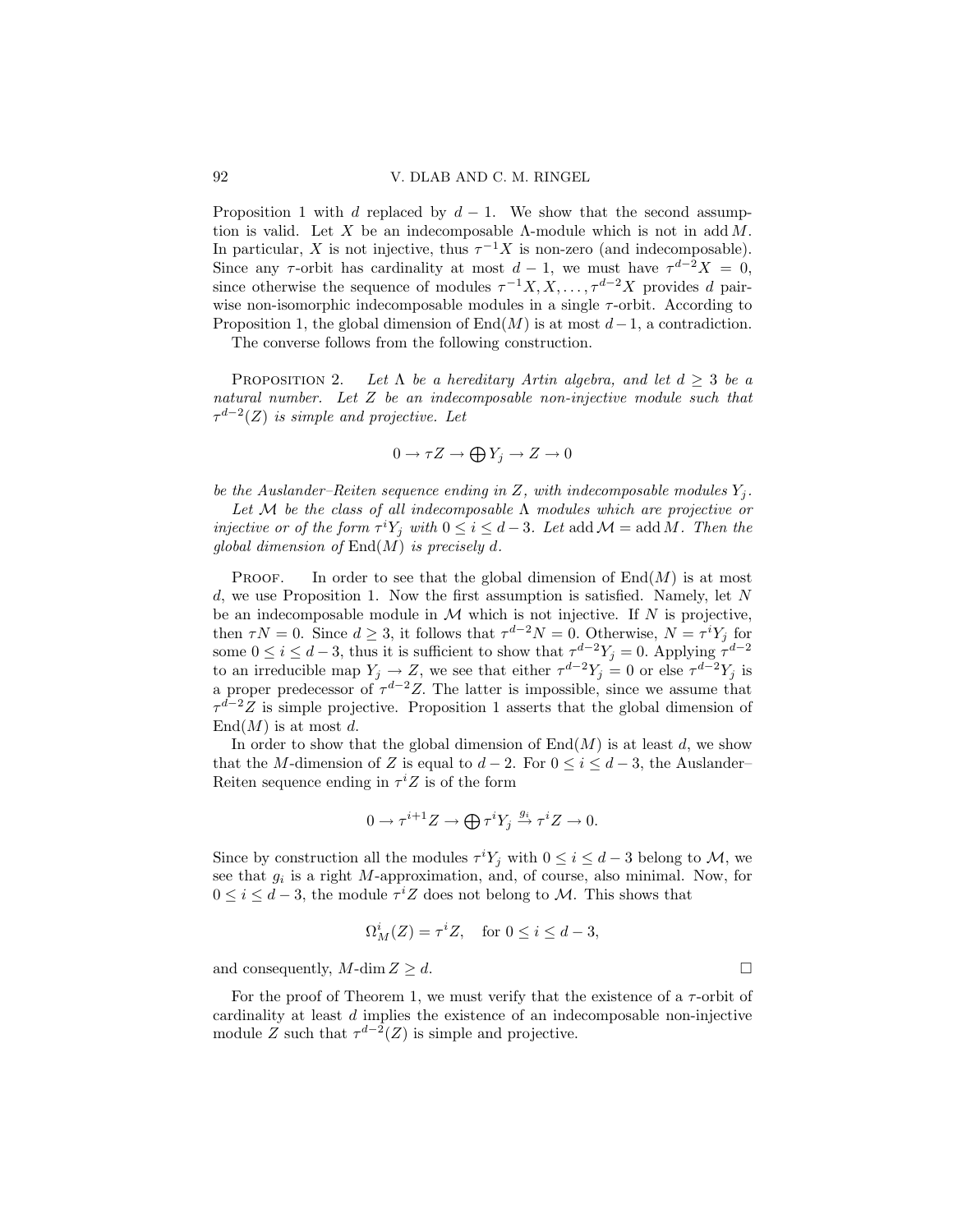Let X be indecomposable such that  $\tau^{d-1}X \neq 0$ . We can assume that X is preprojective (otherwise  $\Lambda$  is representation-infinite, and we can replace X by  $\tau^{-d+1}P$  for some indecomposable projective A-module). Applying, if necessary some power of  $\tau$ , we can assume that  $\tau^{d-1}X \neq 0$ , but  $\tau^dX = 0$ . Let  $Y = \tau X$ . Then Y is indecomposable and not injective and  $\tau^{d-2}Y \neq 0$ , whereas  $\tau^{d-1}Y =$ 0. The module  $\tau^{d-2}Y$  is projective (but not necessarily simple). Let S be a simple projective module with Hom( $S, \tau^{d-2}Y$ )  $\neq 0$  and  $Z = \tau^{-d+2}Y$ . Then  $\tau^{d-2}Z = S$  is obviously simple projective. And  $\tau^{d-2}Z$  cannot be injective, since Hom $(Z, \tau^{d-2}Y) \neq 0$  and  $\tau^{d-2}Y$  is not injective.

If  $\Lambda$  is a representation-finite hereditary Artin algebra and M is a generator and a cogenerator, then the global dimension of  $\text{End}(M)$  is finite. This is an immediate consequence of Proposition 1. We can also argue as follows: a representation-finite hereditary Artin algebra is representation-directed, thus the quiver of the endomorphism ring of any Λ-module has to be directed.

Assume now that  $\Lambda$  is representation-infinite. Then there is a  $\Lambda$ -module N whose endomorphism ring is a division ring and such that  $Ext<sup>1</sup>(N, N) \neq 0$ . We show how such a module  $N$  can be used in order to construct a generatorcogenerator M such that  $End(M)$  has infinite global dimension.

PROPOSITION 3. Let  $\Lambda$  be a hereditary Artin algebra, let N be a  $\Lambda$ -module whose endomorphism ring is a division ring and such that there is a non-split exact sequence

$$
0 \to N \xrightarrow{u} N' \xrightarrow{v} N \to 0.
$$

Let M be the class of all indecomposable  $\Lambda$  modules which are projective or injective or isomorphic to  $N'$ . Let  $\text{add } \mathcal{M} = \text{add } M$ . Then the global dimension of  $End(M)$  is infinite.

PROOF. First, observe that any map  $f: N' \to N$  factors through v. Namely,  $fu = 0$ , since otherwise fu would be a non-zero endomorphism of N, thus invertible, and therefore u would be a split monomorphism. But  $fu = 0$  implies that f factors through the cokernel  $v$  of  $u$ .

Let  $p: P(N) \to N$  be a projective cover of N. We claim that

$$
[v, p] \, N' \oplus P(N) \to N
$$

is a right  $M$ -approximation (perhaps not minimal). Since N is indecomposable and not injective,  $\text{Hom}(I,N) = 0$  for any injective module I. Since p is a projective cover, any map  $P \to N$  with P projective factors through p. And we have already seen that any map  $N' \to N$  factors through v.

Note that p itself is not a right M-approximation, since the map  $v: N' \to N$ cannot be factored through a projective module (otherwise  $N'$  would be projective). Thus, a minimal right  $\tilde{M}$ -approximation of N is of the form  $[v, p'] : N' \oplus$  $P' \rightarrow N$  with P' projective.

The kernel of  $[v, p']$  is isomorphic to  $N \oplus P'$ . Namely, we start with the given exact sequence with maps  $u, v$  and consider the induced sequence given by the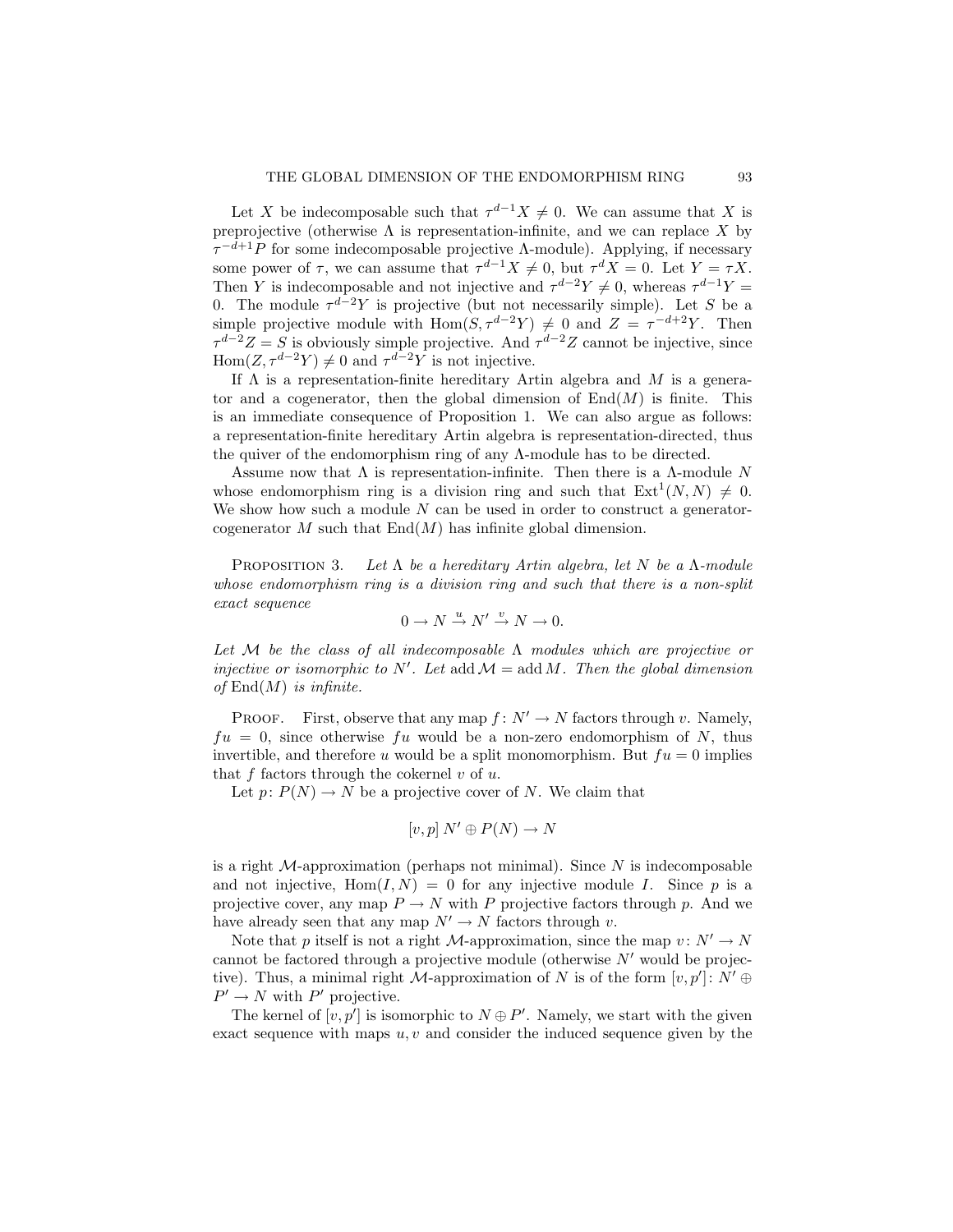map  $p'$ . This yields the following commutative diagram with exact rows



The right square is a pullback and a pushout, thus there is a corresponding exact sequence

$$
0 \to Z \to N' \oplus P' \stackrel{[v,p']} \to N \to 0.
$$

This shows that the kernel of  $[v, p']$  is isomorphic to Z. Since  $P'$  is projective, the exact sequence with middle term Z splits, thus Z is isomorphic to  $N \oplus P'$ .

This shows that  $\Omega_M(N) = N \oplus P'$ . Inductively, we see that N is a direct summand of  $\Omega_M^t(N)$  for all  $t \geq 0$ , thus the M-dimension of N is not finite. This completes the proof of Proposition 3, and also of Theorem 1.  $\Box$ 

Theorem 1 shows that the possible values for the global dimension of the endomorphism ring of a generator-cogenerator depend on the maximal length of the  $\tau$ -orbits. Let us stress that the maximal length d of the  $\tau$ -orbits depends not only on the Dynkin type of  $\Lambda$ , but on the given orientation. In fact, the following (optimal) bounds  $d' \leq d \leq d''$  for the length of  $\tau$ -orbits are well known (for the simply laced cases, see [5]):

Dynkin type A<sup>n</sup> B<sup>n</sup> C<sup>n</sup> D2m−<sup>1</sup> D2<sup>m</sup> E<sup>6</sup> E<sup>7</sup> E<sup>8</sup> F<sup>4</sup> G<sup>2</sup> d ′ ⌈ n 2 ⌉ n n 2m − 2 2m − 1 6 9 15 6 3 d ′′ n n n 2m − 1 2m − 1 8 9 15 6 3

(Here,  $\lceil \alpha \rceil$  denotes the minimal integer z with  $\alpha \leq z$ .)

As an illustration, let us exhibit two hereditary algebras  $H = kQ$  with Q a quiver of type  $E_6$ . First, we consider the subspace orientation, then  $d = d' = 6$ , since the Auslander–Reiten quiver  $\Gamma(H)$  looks as follows:



Here all  $\tau$ -orbits have cardinality 6.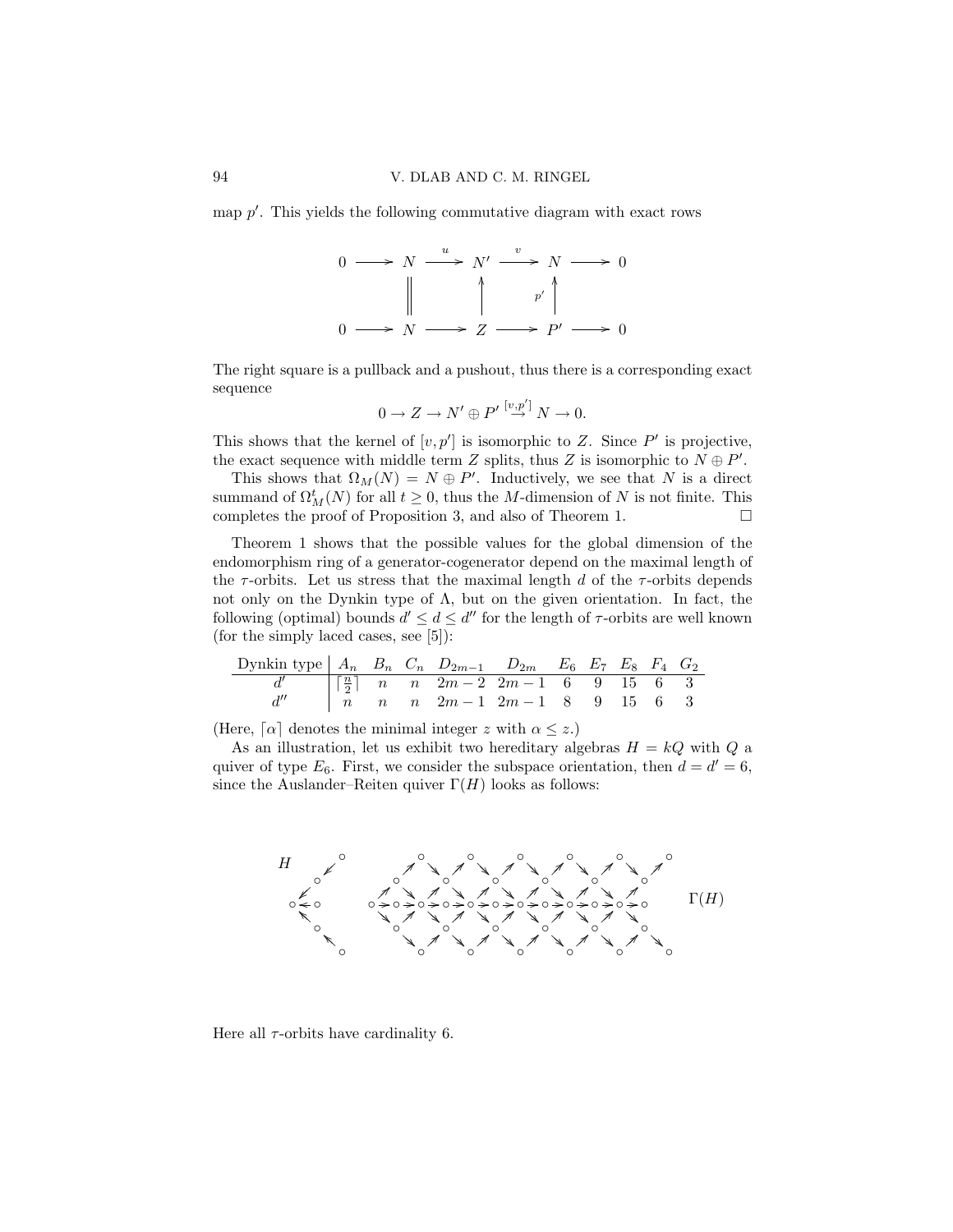Second, consider an orientation with a path of length 4, so that  $d = d'' = 8$ :



The smallest generator-cogenerator  $M$  such that the global dimension of  $\text{End}(M)$  is equal to 8 is obtained by taking the direct sum of the inde-



composable modules which are marked below by a star.

We denote by  $a$  the source of the quiver  $Q$ , and by  $b$  its neighboring vertex, then the encircled module  $X = \tau^{-6} P(a)$  has the following M-resolution

$$
0 \to P(a) \to P(b) \to \tau^{-1}P(b) \to \tau^{-2}P(b) \to \tau^{-3}P(b) \to \tau^{-5}P(b) \to X \to 0.
$$

(According to the proof of the Auslander lemma, we obtain in this way a projective resolution of a simple  $\text{End}(M)$ -module S which shows that the projective dimension of  $S$  is 8.)

Of course, there are many additional generator-cogenerators  $M'$  such that the global dimension of  $\text{End}(M')$  is equal to 8: just add to M summands from the  $\tau$ -orbits of the indecomposable projective modules  $P(c)$  with c different from the vertices a and b.

## **REFERENCES**

1. M. Auslander, Representation Dimension of Artin Algebras. Queen Mary College Mathematics Notes. (1971)